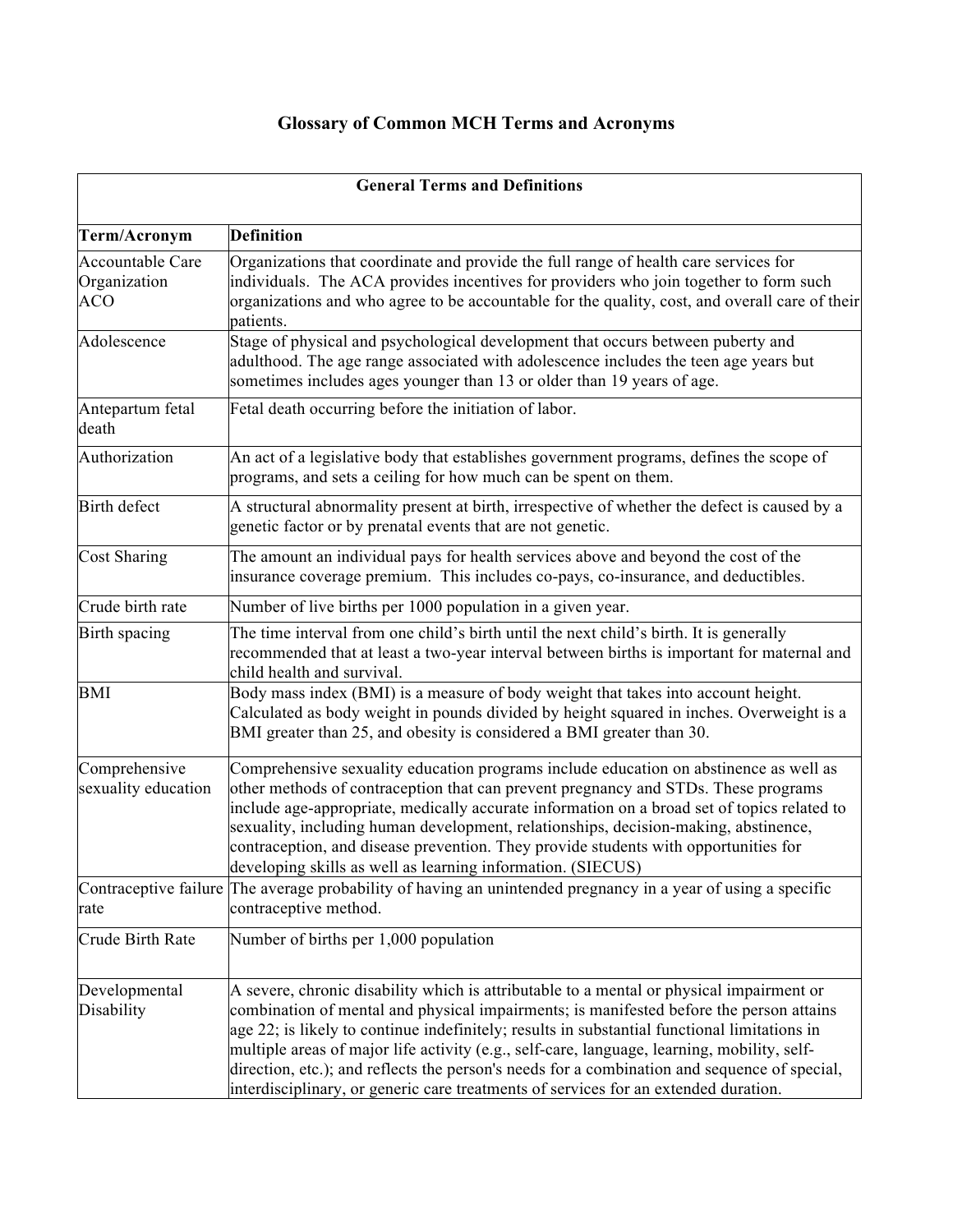| <b>General Terms and Definitions</b>                            |                                                                                                                                                                                                                                                                                                                                                                                                                                         |
|-----------------------------------------------------------------|-----------------------------------------------------------------------------------------------------------------------------------------------------------------------------------------------------------------------------------------------------------------------------------------------------------------------------------------------------------------------------------------------------------------------------------------|
| Term/Acronym                                                    | <b>Definition</b>                                                                                                                                                                                                                                                                                                                                                                                                                       |
| Domestic Violence<br>(DV)                                       | Also known as intimate partner violence (IPV).                                                                                                                                                                                                                                                                                                                                                                                          |
| Early childhood<br>caries                                       | Tooth decay present in infants and young children.                                                                                                                                                                                                                                                                                                                                                                                      |
| Early prenatal care                                             | Prenatal care initiated within the first 12 weeks of pregnancy.                                                                                                                                                                                                                                                                                                                                                                         |
| <b>Essential Benefits</b>                                       | General categories of benefits as defined by the ACA that must be included in a qualified<br>health plan, effective January 1, 2014.                                                                                                                                                                                                                                                                                                    |
| Exclusive<br>Breastfeeding                                      | No other food or liquid other than breastmilk, including water, is consumed by an infant.                                                                                                                                                                                                                                                                                                                                               |
| Fetal alcohol<br>syndrome (FAS)                                 | FAS is one of the leading causes of mental retardation in the U.S. and is causes by the<br>consumption of alcohol during pregnancy.                                                                                                                                                                                                                                                                                                     |
| Federal Financial<br>Participation (FFP)                        | Federal matching funds paid to States and local health departments to cover Medicaid<br>services or administrative costs.                                                                                                                                                                                                                                                                                                               |
| <b>Federally Qualified</b><br>Health-Center<br>(FQHC) Services: | FQHC Services are primary and other ambulatory care services provided by community<br>health centers and migrant health centers receiving grants under section 330 of the Public<br>Health Service Act, certain tribal organizations, and FQHC Look-Alikes. States are<br>required to include services provided by FQHCs in their basic Medicaid benefit package as<br>well as benchmark benefit packages.                              |
| <b>Federal Poverty</b><br>Level (FPL)                           | The definition of poverty used as the income standard for certain categories of<br>beneficiaries. The current HHS Poverty Guidelines are available at<br>http://aspe.hhs.gov/poverty.                                                                                                                                                                                                                                                   |
| <b>Fertility Rate</b>                                           | The number of children that would be born per woman, if she were to live to the end of her<br>childbearing years (age 15-45) and bear children at each age in accordance with the<br>prevailing age-specific fertility rates                                                                                                                                                                                                            |
| Fetal death rate                                                | Death of a fetus prior to birth. Fetal deaths are monitored as part of the state vital records<br>system. In California, fetal deaths occurring at 20 weeks gestation or later are monitored.<br>Fetal death includes stillbirths, spontaneous abortions, and miscarriages. It does not include<br>induced terminations. The fetal mortality rate is expressed as the number of fetal deaths per<br>$1,000$ live births + fetal deaths. |
| Fetal and Infant<br><b>Mortality Review</b>                     | Fetal Infant Mortality Review (FIMR) A community-based program that reviews the<br>contributing factors to fetal and infant deaths within a local health jurisdiction, funded in<br>part by Title V. These FIMR community groups identify the necessary actions to prevent<br>these deaths, thus improving health services for families.                                                                                                |
| Fetal mortality ratio                                           | The ratio of the number of fetal deaths to live births in a specified period multiplied by<br>1,000.                                                                                                                                                                                                                                                                                                                                    |
| <b>FMLA</b>                                                     | Federal law requiring large employers to offer 12 weeks of unpaid leave in a 12-month<br>period for serious illness, care for a sick family member or care for a new child by<br>birth/adoption. States may change the threshold definition for the number of employees for<br>which leave is required, extend definition of family, increase the number of situations or<br>activities for which leave may be taken.                   |
| Gestational age                                                 | Fetal age in weeks, measured from the date of the mother's last menstrual period.                                                                                                                                                                                                                                                                                                                                                       |
| <b>Gestational Rate</b>                                         | Maternal weight gain during pregnancy.                                                                                                                                                                                                                                                                                                                                                                                                  |
| Gain<br><b>GPRA</b>                                             | Government Performance Results Act of 1993. The purpose of the act is to increase the                                                                                                                                                                                                                                                                                                                                                   |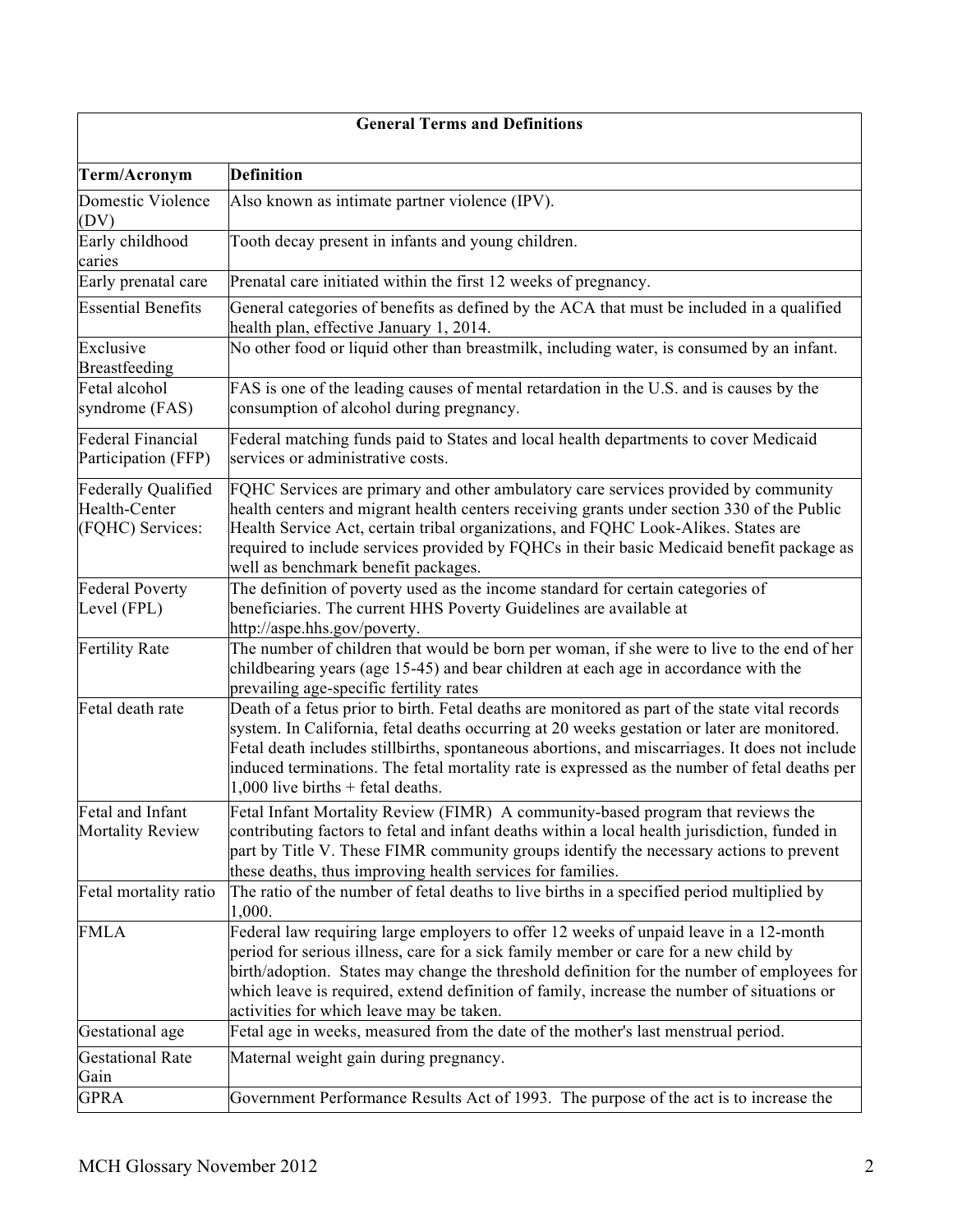| <b>General Terms and Definitions</b>           |                                                                                                                                                                                                                                                                                                                                                                                                                                                                                                                                                                           |
|------------------------------------------------|---------------------------------------------------------------------------------------------------------------------------------------------------------------------------------------------------------------------------------------------------------------------------------------------------------------------------------------------------------------------------------------------------------------------------------------------------------------------------------------------------------------------------------------------------------------------------|
| Term/Acronym                                   | <b>Definition</b>                                                                                                                                                                                                                                                                                                                                                                                                                                                                                                                                                         |
|                                                | efficiency of government by encouraging the setting of measurable goals and objectives by<br>which programs can be assessed (performance standards)                                                                                                                                                                                                                                                                                                                                                                                                                       |
| Grandfathered Plan                             | A health plan that was in existence on the March 23, 1010 ACA effective date.                                                                                                                                                                                                                                                                                                                                                                                                                                                                                             |
| Gravidity                                      | Number of pregnancies a woman has had whether or not the pregnancy resulted in a live<br>birth.                                                                                                                                                                                                                                                                                                                                                                                                                                                                           |
| Health inequity                                | Unjust and avoidable differences in health status or in the distribution of health<br>determinants among different population groups.                                                                                                                                                                                                                                                                                                                                                                                                                                     |
| <b>Health Insurance</b><br>Exchange            | A competitive insurance marketplace required under the ACA where individuals and small<br>employers can shop for health plans. Exchanges will assist individuals and small<br>businesses in comparing and purchasing qualified health plans. If a state decides not to<br>establish an Exchange, the federal government will establish on in that state.                                                                                                                                                                                                                  |
| <b>Health Savings</b><br>Account<br><b>HSA</b> | A tax-exempt account that can be used to pay for qualified medical expenses. Individuals<br>can obtain HSAs from most financial institutions, or their their employer. Both employers<br>and employees can contribute to the plan.                                                                                                                                                                                                                                                                                                                                        |
| <b>HIPAA</b>                                   | Health Insurance Portability and Accountability Act: Requires State Medicaid programs to<br>use national codes for electronic transmission of information related to health claims and to<br>have a Medicaid Management Information System (MMIS). Also identifies provisions to<br>protect the privacy of individually identifiable health information, national standards for the<br>security of electronic protected health information, and provisions to protect identifiable<br>information being used to analyze patient safety events and improve patient safety. |
| Home visiting<br>program                       | Frequently used strategy for providing services to improve the health of children and<br>families. Home visiting is popular because it is flexible and allows the family to interact<br>with a heath worker (e.g., public health nurse, community health worker) in a setting that is<br>often most comfortable for them.                                                                                                                                                                                                                                                 |
| Impaired fecundity                             | The status of a woman who is either part of an infertile couple or who reports that it is<br>physically difficult or impossible to conceive or deliver a baby or who has been told by a<br>physician that pregnancy would pose a danger to her or the baby.                                                                                                                                                                                                                                                                                                               |
| Infertility                                    | primary infertility: The status of an infertile couple who has not previously conceived.<br>secondary infertility: The status of an infertile couple who has had one or more previous<br>conceptions.                                                                                                                                                                                                                                                                                                                                                                     |
| Infant mortality rate                          | The death of a live-born infant before its first birthday. The infant mortality rate is widely<br>considered to be a measure of the health and wellbeing of a community and is expressed by<br>the number of infant deaths per 1,000 live births.<br>Neonatal Mortality Rate - The number of infant deaths less than 28 days of life per<br>1,000 live births<br>Postneonatal Mortality Rate - The number of infant deaths 29 days to 11 months of<br>age per 1,000 live births.                                                                                          |
| Interconception care                           | The package of healthcare and ancillary services provided to a woman after the birth of one<br>child to the birth of her next child. Also called internatal care.                                                                                                                                                                                                                                                                                                                                                                                                         |
| Intrapartum fetal<br>death                     | Fetal death occurring after the initiation of labor and before delivery.                                                                                                                                                                                                                                                                                                                                                                                                                                                                                                  |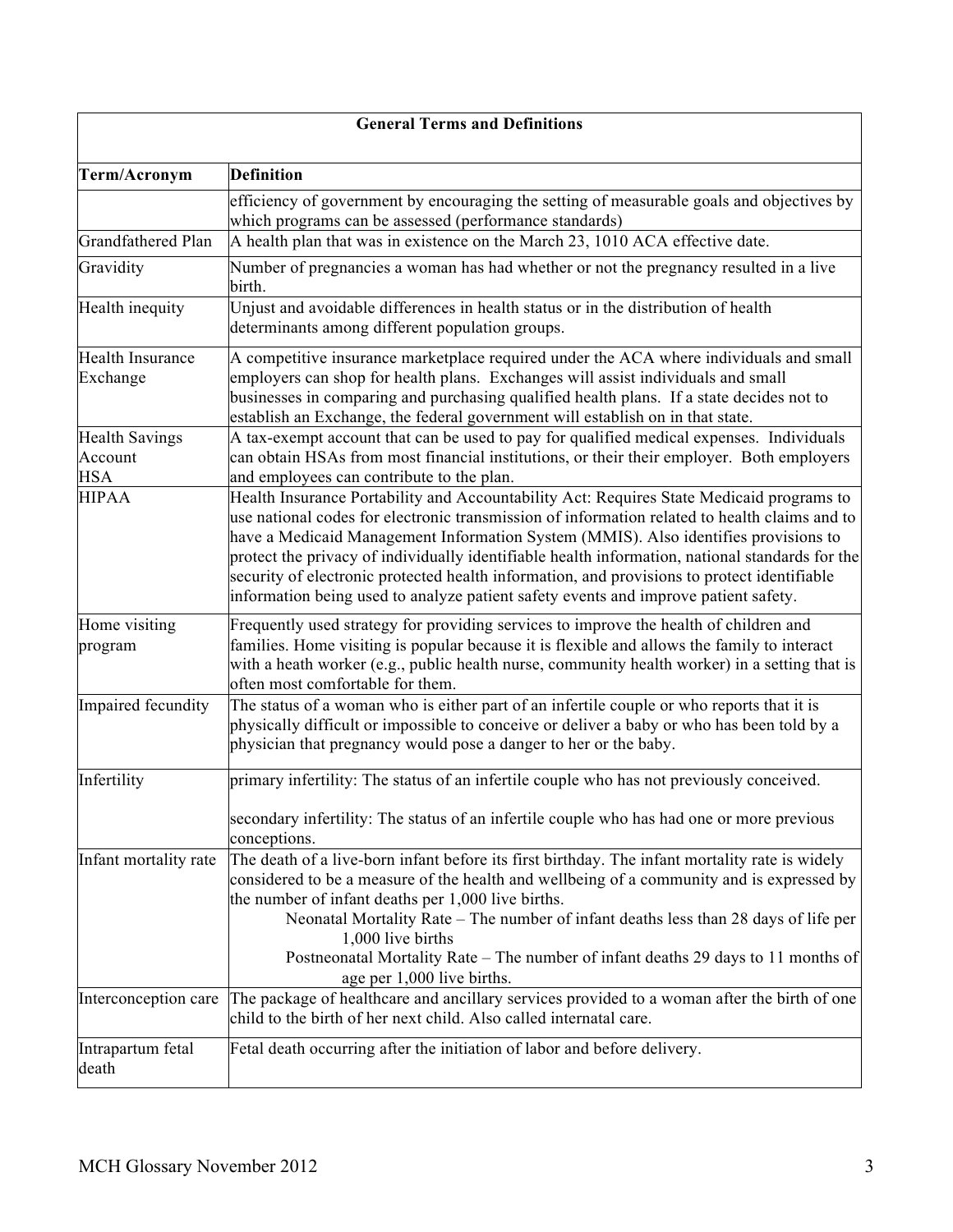|                                              | <b>General Terms and Definitions</b>                                                                                                                                                                                                                                                                                                                                                                                                                                                                                                           |
|----------------------------------------------|------------------------------------------------------------------------------------------------------------------------------------------------------------------------------------------------------------------------------------------------------------------------------------------------------------------------------------------------------------------------------------------------------------------------------------------------------------------------------------------------------------------------------------------------|
| Term/Acronym                                 | <b>Definition</b>                                                                                                                                                                                                                                                                                                                                                                                                                                                                                                                              |
| <b>IUGR</b>                                  | Intrauterine growth restriction (originally intrauterine growth retardation) occurs when fetal<br>growth is abnormally slow and when born, the baby appears too small, considering its<br>gestation age. IUGR is associated with increased risk of medical illness and death in the<br>newborn.                                                                                                                                                                                                                                                |
| Kessner index                                | A classification of prenatal care developed by the Institute of Medicine in 1973 that adjusts<br>the timing and quantity of prenatal care for the length of gestation to determine levels of<br>adequate, inadequate, and intermediate prenatal care. David Kessner was the first author of<br>the Institute of Medicine's report.                                                                                                                                                                                                             |
| Kotelchuck Index                             | The Kotelchuck Index, also called the Adequacy of Prenatal Care Utilization (APNCU)<br>Index, uses two crucial elements obtained from birth certificate data-when prenatal care<br>began (initiation) and the number of prenatal visits from when prenatal care began until<br>delivery (received services).                                                                                                                                                                                                                                   |
| Late prenatal care                           | Prenatal care initiated in the third trimester of pregnancy.                                                                                                                                                                                                                                                                                                                                                                                                                                                                                   |
| <b>LGBTQQI</b>                               | Lesbian, gay, bisexual, transgender, queer, questioning, intersex                                                                                                                                                                                                                                                                                                                                                                                                                                                                              |
| Live Birth                                   | Any product of conception, regardless of the duration of gestation, that has a pulsatile cord<br>or a heart beat, that takes a breath or makes a voluntary movement, even if still attached to<br>the umbilical cord.                                                                                                                                                                                                                                                                                                                          |
| Low birth weight<br>(LBW)                    | A birth weight of 2,500 grams (approximately 5.5 lbs) or less. Low birth weight may be<br>result of preterm birth (birth before 37 weeks gestation) or intrauterine growth restriction<br>(also known as small-for-gestational age).                                                                                                                                                                                                                                                                                                           |
|                                              | Infants born weighing less than 2500 grams (5 and $\frac{1}{2}$ lbs). They may be born prematurely<br>or at term but small for gestational age (SGA). Very low birth weight infants (VLBW) are<br>those $\leq$ 1500 grams (3.25 lbs), and extremely low birth weight infants $\leq$ 1000 grams (2 lbs.).<br>Low birth weight is not synonymous with prematurity.                                                                                                                                                                               |
| Maternal Death<br>Maternal Mortality<br>Rate | Defined by the World Health Organization as the death of a woman while pregnant or<br>within 42 days of termination of pregnancy, irrespective of duration or site of the<br>pregnancy, from any cause related to or aggravated by the pregnancy or its management but<br>not from accidental or incidental causes. The time limit is gradually being expanded from<br>42 days through 90 days to one year to parallel infant mortality. The maternal mortality rate<br>is expressed as the number of maternal deaths per 100,000 live births. |
| <b>MIHA</b>                                  | Maternal Infant Health Assessment: an annual survey of California women who recently<br>gave birth to a live infant. MIHA collects population-based information about maternal<br>health status, health behavior, knowledge, and experiences before, during and shortly after<br>pregnancy. The survey is modeled after the CDC's PRAMS. See PRAMS.                                                                                                                                                                                            |
|                                              | Mistimed Pregnancy   A pregnancy that was intended but occurred sooner than the mother would have liked.                                                                                                                                                                                                                                                                                                                                                                                                                                       |
| Neonatal death                               | Death of a live-born infant from birth to $\leq$ 28 days of life. The neonatal mortality rate is<br>expressed as the number of neonatal deaths per 1,000 live births.                                                                                                                                                                                                                                                                                                                                                                          |
| Net Pregnancy                                | Total weight gain of the mother during pregnancy after the birth weight of the infant is                                                                                                                                                                                                                                                                                                                                                                                                                                                       |
| weight gain<br>Newborn screening             | subtracted.<br>The process of testing newborns for genetic, endocrinologic, metabolic and hematologic<br>diseases that can affect the child's long-term health and survival.                                                                                                                                                                                                                                                                                                                                                                   |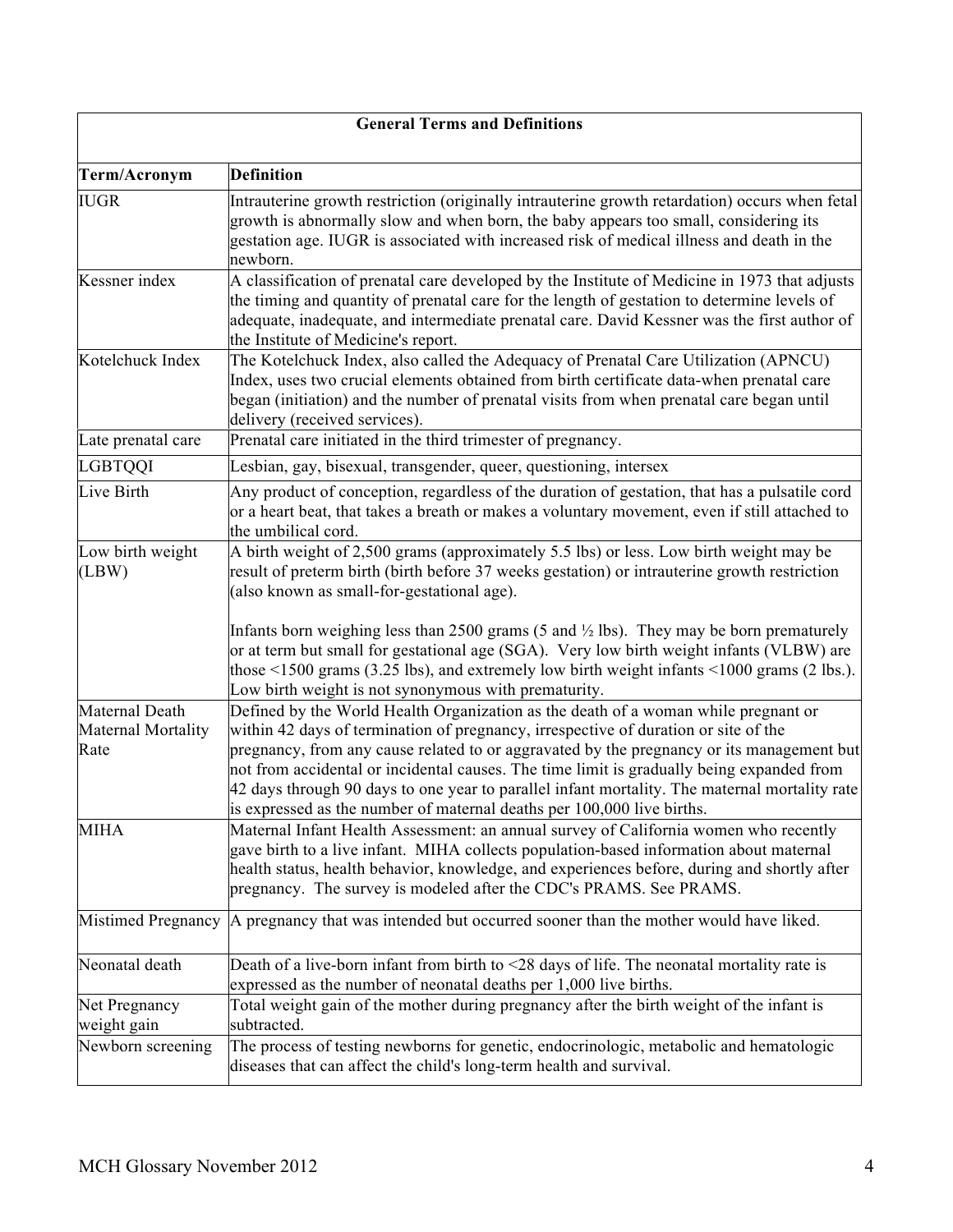| <b>General Terms and Definitions</b>                                |                                                                                                                                                                                                                                                                                                                                                                                                                                                                                                                                                                                                                          |
|---------------------------------------------------------------------|--------------------------------------------------------------------------------------------------------------------------------------------------------------------------------------------------------------------------------------------------------------------------------------------------------------------------------------------------------------------------------------------------------------------------------------------------------------------------------------------------------------------------------------------------------------------------------------------------------------------------|
| Term/Acronym                                                        | <b>Definition</b>                                                                                                                                                                                                                                                                                                                                                                                                                                                                                                                                                                                                        |
| Neural Tube Defect<br>(NTD)                                         | NTD is a birth defect of the brain or spinal cord. NTDs are among the most common birth<br>defects in the U.S., and they occur within the first month of pregnancy before most women<br>know they are pregnant.                                                                                                                                                                                                                                                                                                                                                                                                          |
| Nulligravida                                                        | A woman who has never been pregnant.                                                                                                                                                                                                                                                                                                                                                                                                                                                                                                                                                                                     |
| Overweight/Obese                                                    | See BMI.                                                                                                                                                                                                                                                                                                                                                                                                                                                                                                                                                                                                                 |
| Periconceptional                                                    | Occurring around the time of conception.                                                                                                                                                                                                                                                                                                                                                                                                                                                                                                                                                                                 |
| Parity                                                              | The number of live-born children born to a woman.                                                                                                                                                                                                                                                                                                                                                                                                                                                                                                                                                                        |
| Perinatal                                                           | Pertaining to the period immediately before and after birth. The perinatal period is defined<br>in different ways. Depending on the definition, it starts at the 20th to 28th week of gestation<br>and ends 1 to 4 weeks after birth.                                                                                                                                                                                                                                                                                                                                                                                    |
|                                                                     | Perinatal Depression Depression that occurs during pregnancy or within a year following the birth of a child.                                                                                                                                                                                                                                                                                                                                                                                                                                                                                                            |
| Postneonatal death                                                  | Death of a live-born infant from 28 days of life and before its first birthday. The<br>postneonatal mortality rate is expressed as the number of postneonatal births per 1,000 live<br>births.                                                                                                                                                                                                                                                                                                                                                                                                                           |
| Postpartum<br>depression                                            | Moderate to severe depression that can occur to a mother, and less frequently fathers,<br>within the first year of the birth of a child.                                                                                                                                                                                                                                                                                                                                                                                                                                                                                 |
| <b>Pregnancy Risk</b><br>Assessment<br>Monitoring System<br>(PRAMS) | PRAMS is an ongoing state-level, population-based surveillance system that identifies and<br>monitors selected maternal experiences and behaviors before, during, and after pregnancy.<br>Each state uses the same standardized protocol that involves a mail questionnaire with<br>telephone follow-up to survey mothers who recently gave birth. Responses are then<br>weighted to be representative of all women who gave birth in each state during that year. A<br>project of the CDC.                                                                                                                              |
| Precocious Puberty                                                  | Precocious puberty is the unusually early development of secondary sexual features. The<br>onset of sexual maturation in a girl before age 8 or a boy before age 9 is usually considered<br>to be precocious puberty.                                                                                                                                                                                                                                                                                                                                                                                                    |
| Preconception care                                                  | Preconception care is a set of interventions that identify and modify biomedical, behavioral<br>and social risks to a woman's health and future pregnancies. It includes prevention and<br>management, emphasizing health issues that require action before conception or very early<br>in pregnancy for maximum impact. The target population is women of reproductive age,<br>although men are also targeted by several components of preconception care. The goal of<br>preconception care is to provide screening for risks, health promotion and education, and<br>interventions to address identified risks. (CDC) |
| Prematurity                                                         | Infants born before 37 completed weeks of gestation. A variety of cut points are used to<br>identify severity of prematurity: $\leq$ 25 weeks, borderline viability; $\leq$ 28 weeks, extreme<br>prematurity; 28-32 weeks, moderate prematurity; and 32-36 weeks, late preterm.<br>However, these cut points are not used consistently in the literature.                                                                                                                                                                                                                                                                |
| Prenatal screening                                                  | Screening tests conducted during pregnancy to detect potential diseases or conditions of the<br>fetus. Examples include nuchal translucency scan, alpha fetoprotein screening and fetal<br>anatomy ultrasounds.                                                                                                                                                                                                                                                                                                                                                                                                          |
| Preterm birth                                                       | Birth of a live born infant before the 37th completed week of gestation.                                                                                                                                                                                                                                                                                                                                                                                                                                                                                                                                                 |
| Prevention                                                          | primary prevention: An intervention implementation before there is evidence of a disease<br>or injury. This strategy can reduce or eliminate causative risk factors (risk reduction).                                                                                                                                                                                                                                                                                                                                                                                                                                    |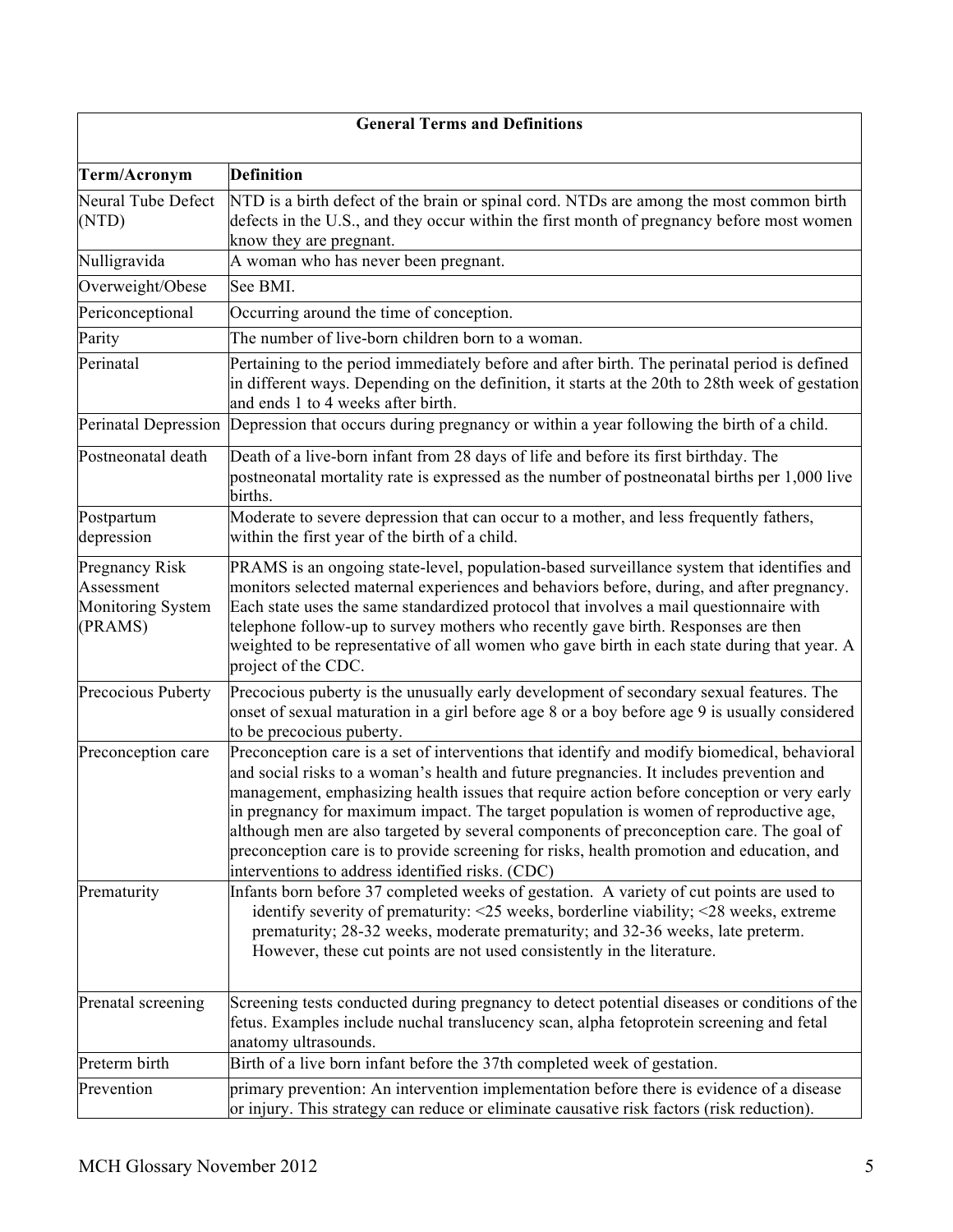| <b>General Terms and Definitions</b> |                                                                                                                                                                                                                                                                                                                                                                                                                                                                                                                                                                                                                                                         |
|--------------------------------------|---------------------------------------------------------------------------------------------------------------------------------------------------------------------------------------------------------------------------------------------------------------------------------------------------------------------------------------------------------------------------------------------------------------------------------------------------------------------------------------------------------------------------------------------------------------------------------------------------------------------------------------------------------|
| Term/Acronym                         | <b>Definition</b>                                                                                                                                                                                                                                                                                                                                                                                                                                                                                                                                                                                                                                       |
|                                      | secondary prevention: An intervention implemented after a disease has begun, but before<br>it is symptomatic(screening and treatment).                                                                                                                                                                                                                                                                                                                                                                                                                                                                                                                  |
|                                      | tertiary prevention: And intervention implemented after a disease or injury is<br>established. This strategy can prevent sequelae.                                                                                                                                                                                                                                                                                                                                                                                                                                                                                                                      |
| Primary Care                         | 1. Basic or general health care focused on the point at which a patient ideally first seeks<br>assistance from the medical care system. Primary care is considered comprehensive when<br>the primary provider takes responsibility for the overall coordination of the care of the<br>patient's health problems, be they biological, behavioral, or social. The appropriate use of<br>consultants and community resources is an important part of effective primary care. Such<br>care is generally provided by physicians but is increasingly provided by other personnel<br>such as nurse practitioners or physician assistants.                      |
|                                      | 2. Initial contact for personal health care, including care from physicians and other health<br>care practitioners trained in general pediatrics, general internal medicine, obstetrics and<br>gynecology, and family practice. Also provides for continuity of services and referral for<br>subsequent necessary care.                                                                                                                                                                                                                                                                                                                                 |
|                                      | 3. The point when the patient first seeks assistance from the medical care system; also the<br>care of the simpler and more common illnesses. The primary care provider usually also<br>assumes ongoing responsibility for the patient in both health maintenance and treatment.                                                                                                                                                                                                                                                                                                                                                                        |
| Public Health                        | 1. The science dealing with the protection and improvement of community health by<br>organized community effort. Public health activities are generally those that are less<br>amenable to being undertaken by individuals or which are less effective when undertaken<br>on an individual basis and do not typically include direct personal health services. Public<br>health activities include: immunizations; sanitation; preventive medicine, quarantine and<br>other disease control activities; occupational health and safety programs; assurance of the<br>healthfulness of air, water, and food; health education; epidemiology, and others. |
|                                      | 2. Application of scientific and technical knowledge to address community health needs,<br>thereby preventing disease and promoting health. Core functions include collecting and<br>analyzing data, developing comprehensive policies for entire populations, and assuring that<br>appropriate services are delivered to all.                                                                                                                                                                                                                                                                                                                          |
| Qualified Health<br>Plan             | Health plans that are offered through an Exchange which have been certified as providing<br>the essential health benefits package as required by the ACA.                                                                                                                                                                                                                                                                                                                                                                                                                                                                                               |
| Resilience                           | A term often used in youth development, resiliency refers to the supports and opportunities<br>that young people have in their lives that help them overcome challenge and adversity and<br>meet basic human developmental needs for safety, connection, belonging, identity, respect,<br>mastery, power, and, ultimately, meaning. Resiliency stems from both internal assets (e.g.,<br>values, competencies, self perception, and self-efficacy) and external assets (e.g., family,<br>community, and school environments).                                                                                                                           |
| Risk or Risk Factor                  | Risk is a term used to quantify the likelihood that something will occur. A risk factor is<br>something that either increases or decreases an individual's risk of developing a disease.<br>However, it does not mean that, if exposed, an individual will definitely contract a                                                                                                                                                                                                                                                                                                                                                                        |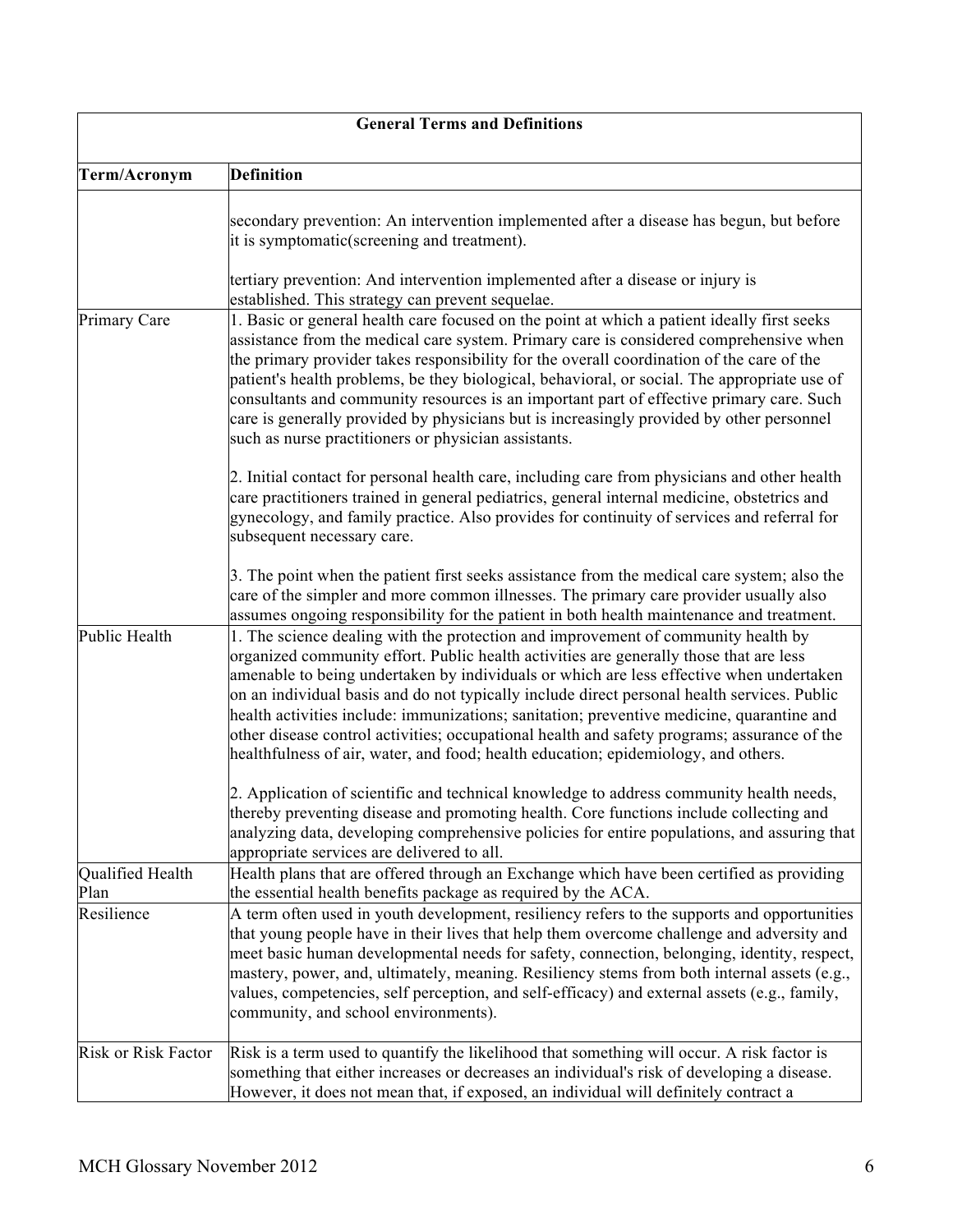| <b>General Terms and Definitions</b> |                                                                                                                                                                                                                                                                                                                                                                                                                                                                                                                      |
|--------------------------------------|----------------------------------------------------------------------------------------------------------------------------------------------------------------------------------------------------------------------------------------------------------------------------------------------------------------------------------------------------------------------------------------------------------------------------------------------------------------------------------------------------------------------|
| Term/Acronym                         | <b>Definition</b>                                                                                                                                                                                                                                                                                                                                                                                                                                                                                                    |
|                                      | particular disease. Risk factors include social, economic or biological status, behaviors or<br>environments that are associated with or cause increased susceptibility to a specific<br>disease, ill health, or injury.                                                                                                                                                                                                                                                                                             |
| <b>SBHC</b>                          | School-based health center                                                                                                                                                                                                                                                                                                                                                                                                                                                                                           |
| Screening                            | The use of quick procedures to differentiate apparently well persons who have a disease or<br>a high risk of disease from those who probably do not have the disease. It is used to identify<br>high risk individuals for more definitive study or follow-up.                                                                                                                                                                                                                                                        |
| <b>SIDS</b>                          | Sudden Infant Death Syndrome                                                                                                                                                                                                                                                                                                                                                                                                                                                                                         |
| Social determinants<br>of health     | The social determinants of health are the conditions in which people are born, grow, live,<br>work, play and age, including the health system. These circumstances are shaped by the<br>distribution of money, power and resources at global, national and local levels, which are<br>themselves influenced by policy choices. The social determinants of health are mostly<br>responsible for health inequities - the unfair and avoidable differences in health status seen<br>within and between countries. (WHO) |
| (SAB)                                | Spontaneous abortion Spontaneous death of a fetus prior to birth. In some surveillance systems, this term<br>indicates such deaths at gestational age less than 20 weeks (and the term fetal death is then<br>used for deaths that occur at 20 weeks gestation or greater).                                                                                                                                                                                                                                          |
| Stillbirth                           | Death of a baby prior to birth. In some surveillance systems, this term is called fetal death<br>and indicates such deaths at gestational age of 20 weeks or more.                                                                                                                                                                                                                                                                                                                                                   |
| (TAB)                                | Therapeutic abortion Refers to an abortion brought about intentionally. Sometimes called an inducted abortion.                                                                                                                                                                                                                                                                                                                                                                                                       |
| Teen birth rate                      | Number of births occurring to teen females per 1,000 teen females. Typically refers to<br>births to teens 15 to 19 years of age, but may be defined to include teens younger than 15<br>vears.                                                                                                                                                                                                                                                                                                                       |
| Teratogen                            | An exposure that causes birth defects. The classes of teratogens include radiation, maternal<br>infections, chemicals, and drugs.                                                                                                                                                                                                                                                                                                                                                                                    |
| <b>Tertiary Care</b>                 | Services provided by highly specialized providers (e.g., neurologists, neurosurgeons,<br>thoracic surgeons, intensive care units). Such services frequently require highly<br>sophisticated equipment and support facilities. The development of these services has<br>largely been a function of diagnostic and therapeutic advances attained through basic and<br>clinical biomedical research.                                                                                                                    |
| Total fertility rate<br>(TFR)        | The average number of children that would be born to a woman by the time she ended<br>childbearing if she were to pass through all her childbearing years conforming to the age-<br>specific fertility rates of a given year.                                                                                                                                                                                                                                                                                        |
| Unintended<br>pregnancy              | A pregnancy identified as either unwanted or mistimed.                                                                                                                                                                                                                                                                                                                                                                                                                                                               |
|                                      | Unwanted Pregnancy A pregnancy occurring when the mother reported that she did not want a child at the time<br>of conception or any time in the future.                                                                                                                                                                                                                                                                                                                                                              |
| VBAC                                 | Vaginal birth after cesarean delivery                                                                                                                                                                                                                                                                                                                                                                                                                                                                                |
| <b>VLBW</b>                          | Very low birth weight (VLBW): birth weight less than 1,500 grams, or 3.3 lbs.                                                                                                                                                                                                                                                                                                                                                                                                                                        |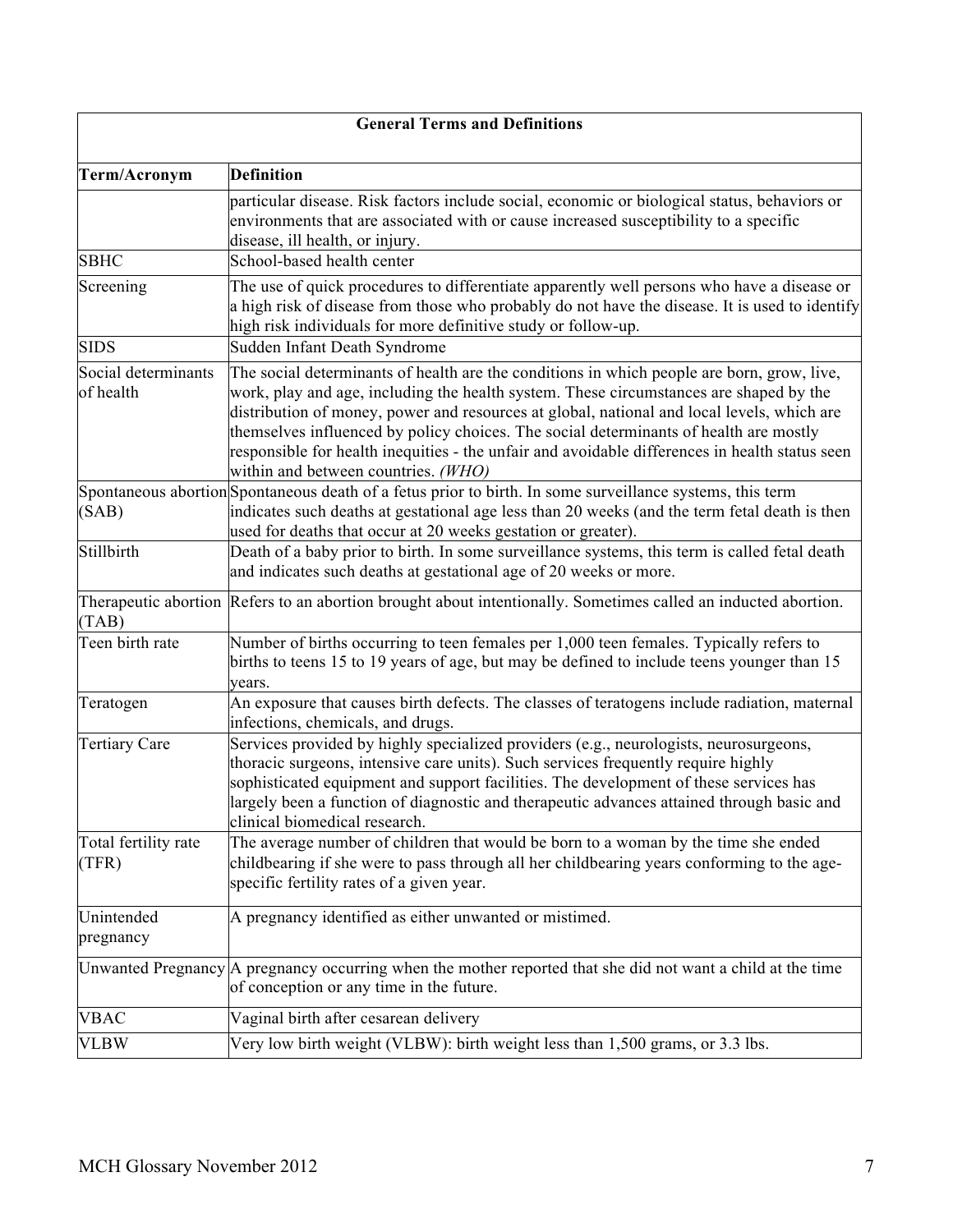| <b>General Terms and Definitions</b> |                                                                                                                                                                                                                                                                                                                                                                                                                                                                                                         |  |
|--------------------------------------|---------------------------------------------------------------------------------------------------------------------------------------------------------------------------------------------------------------------------------------------------------------------------------------------------------------------------------------------------------------------------------------------------------------------------------------------------------------------------------------------------------|--|
|                                      |                                                                                                                                                                                                                                                                                                                                                                                                                                                                                                         |  |
| Term/Acronym                         | <b>Definition</b>                                                                                                                                                                                                                                                                                                                                                                                                                                                                                       |  |
| Youth development                    | A process which prepares young people to meet the challenges of adolescence and<br>adulthood through a coordinated, progressive series of activities and experiences which<br>help them to become socially, morally, emotionally, physically, and cognitively competent.<br>Positive youth development programming addresses the broader developmental needs of<br>youth, in contrast to deficit-based models that focus solely on youth problems. ( <i>National</i><br>Collaboration of Youth Members) |  |
| (YRBSS)                              | Youth Risk Behavior The YRBSS monitors priority health-risk behaviors and the prevalence of obesity and<br>Surveillance System asthma among youth and young adults. Includes a school based survey conducted in<br>various states, large urban school districts, territories and tribal governments.                                                                                                                                                                                                    |  |

| <b>Federal Agencies and Selected MCH-related National Organizations</b> |                                                                                                                                                                                                                                                                                                                                                                                                                                          |
|-------------------------------------------------------------------------|------------------------------------------------------------------------------------------------------------------------------------------------------------------------------------------------------------------------------------------------------------------------------------------------------------------------------------------------------------------------------------------------------------------------------------------|
| <b>Term</b>                                                             | <b>Definition</b>                                                                                                                                                                                                                                                                                                                                                                                                                        |
| AAP                                                                     | American Academy of Pediatrics                                                                                                                                                                                                                                                                                                                                                                                                           |
| <b>ACF</b>                                                              | Administration for Children and Families: Federal agency within the Department of<br>Health and Human Services that is responsible for federal programs that promote the<br>economic and social well-being of families, children, individuals, and communities.                                                                                                                                                                          |
| <b>ACOG</b>                                                             | American College of Obstetricians and Gynecologists                                                                                                                                                                                                                                                                                                                                                                                      |
| <b>AMCHP</b>                                                            | Association of Maternal and Child Health Programs: member organization for State MCH<br>Programs.                                                                                                                                                                                                                                                                                                                                        |
| <b>ASTHO</b>                                                            | Association of State and Territorial Health Officials                                                                                                                                                                                                                                                                                                                                                                                    |
| <b>ATMCH</b>                                                            | Association of Teachers of Maternal and Child Health                                                                                                                                                                                                                                                                                                                                                                                     |
| <b>BHPr</b>                                                             | Bureau of Health Professions                                                                                                                                                                                                                                                                                                                                                                                                             |
| <b>BPHC</b>                                                             | Bureau of Primary Health Care, within HRSA,                                                                                                                                                                                                                                                                                                                                                                                              |
| CDC                                                                     | The Centers for Disease Control and Prevention (CDC) is the Federal agency charged with<br>protecting the nations' public health by providing direction in the prevention and control<br>of communicable and other diseases and responding to public health emergencies. It<br>provides state, local and international consultation and extensive epidemiologic services.<br>It is the home of the National Center for Vital Statistics. |
| <b>CMS</b>                                                              | Centers for Medicare and Medicaid Services (CMS): Federal agency under the U.S.<br>Department of Health and Human Services that administers Medicare, Medicaid, and<br>CHIP. Formerly called the Health Care Financing Administration (HCFA).                                                                                                                                                                                            |
| CityMatCH                                                               | A national membership organization of city and county health departments' maternal and<br>child health (MCH) programs and leaders representing urban communities in the United<br>States.                                                                                                                                                                                                                                                |
| <b>DOE</b>                                                              | U.S. Department of Education. Among a wide range of education programs, DOE<br>administers Early Intervention and Special Education programs of the IDEA.                                                                                                                                                                                                                                                                                |
| <b>HRSA</b>                                                             | Health Resources and Services Administration (HRSA): One of the eight agencies of the<br>U.S. Public Health Service, HRSA has responsibility for addressing resource issues<br>relating to access, equity and quality of health care, particularly to the disadvantaged and<br>underserved.                                                                                                                                              |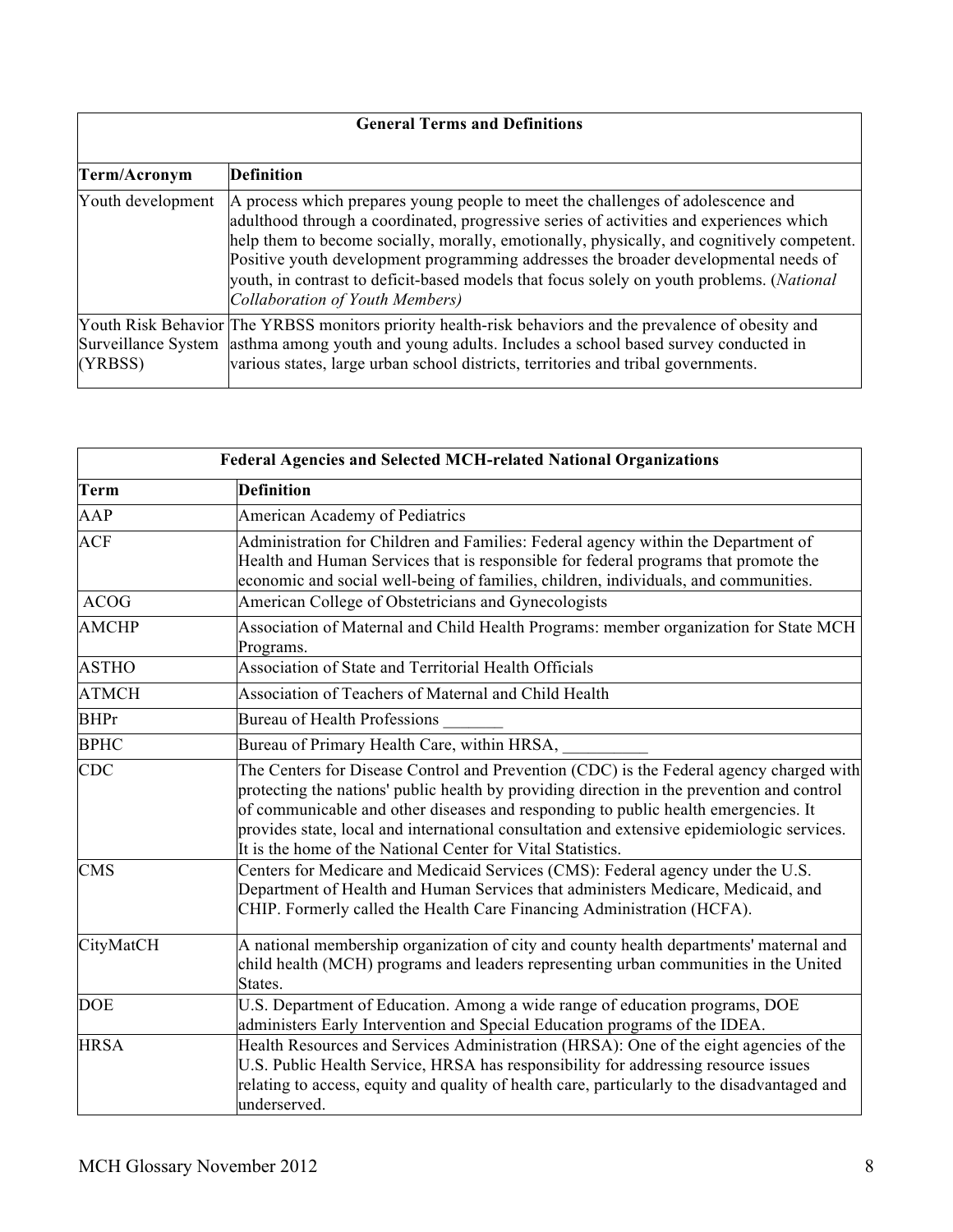| Federal Agencies and Selected MCH-related National Organizations |                                                                                                                                                                                                                                                                                                                                                                                                                                                                                                                   |
|------------------------------------------------------------------|-------------------------------------------------------------------------------------------------------------------------------------------------------------------------------------------------------------------------------------------------------------------------------------------------------------------------------------------------------------------------------------------------------------------------------------------------------------------------------------------------------------------|
| Term                                                             | <b>Definition</b>                                                                                                                                                                                                                                                                                                                                                                                                                                                                                                 |
| <b>HHS/DHHS</b>                                                  | U.S. Department of Health and Human Services                                                                                                                                                                                                                                                                                                                                                                                                                                                                      |
| <b>MCHB</b>                                                      | Maternal and Child Health Bureau, part of the U.S. Department of Health and Human<br>Services, Health Resources and Services Administration.                                                                                                                                                                                                                                                                                                                                                                      |
| <b>NACCHO</b>                                                    | National Association of County and City Health Officials.                                                                                                                                                                                                                                                                                                                                                                                                                                                         |
| <b>NCHS</b>                                                      | National Center for Health Statistics: Part of the CDC, the NCHS is the principal health<br>statistics agency in the U.S.                                                                                                                                                                                                                                                                                                                                                                                         |
| <b>NCSL</b>                                                      | National Conference of State Legislatures                                                                                                                                                                                                                                                                                                                                                                                                                                                                         |
| <b>NGA</b>                                                       | National Governors' Association                                                                                                                                                                                                                                                                                                                                                                                                                                                                                   |
| <b>OPA</b>                                                       | Office of Population Affairs. Within DHHS, this office administers Family Planning<br>(Title X, PHSA) and Abstinence Education Programs.                                                                                                                                                                                                                                                                                                                                                                          |
| <b>SSA</b>                                                       | Social Security Act: Title V of the SSA provides the basis for public health programs<br>funded by the federal government, including the MCH Block Grants. It is administered by<br>the Department of Health and Human Services, under HRSA through the MCHB. Title<br>XIX of the SSA established Medicaid.                                                                                                                                                                                                       |
| <b>SAMHSA</b><br><b>USDA</b>                                     | Substance Abuse and Mental Health Services Administration (SAMHSA): The mission of<br>SAMHSA is to provide, through the U.S. Public Health Service, a national focus for the<br>Federal effort to promote effective strategies for the prevention and treatment of addictive<br>and mental disorders. SAMHSA is primarily a grant-making organization, promoting<br>knowledge and scientific state-of-the-art practice.<br>U.S. Department of Agriculture, which administers a number of important food and child |
|                                                                  | nutrition programs, such as WIC, SNAP, and the School Breakfast and Lunch Programs<br>through its Food and Nutrition Services (FNS).                                                                                                                                                                                                                                                                                                                                                                              |

| <b>Selected Federal Programs Related to MCH</b> |                                                                                                                                                                                                                         |
|-------------------------------------------------|-------------------------------------------------------------------------------------------------------------------------------------------------------------------------------------------------------------------------|
| Term/Acronym                                    | <b>Definition</b>                                                                                                                                                                                                       |
| <b>AFDC</b>                                     | Title IV-A, Social Security Act) Aid to Families with Depended Children, a federal/state<br>public assistance program to provide financial aid and medical care to families with<br>dependent children. See TANF below. |
|                                                 | Affordable Health Care Often simply referred to as the ACA, the Patient Protection and Affordable Care Act                                                                                                              |
| Act                                             | (PPACA) is a United States federal statute signed into law by President Barack Obama                                                                                                                                    |
| ACA                                             | on March 23, 2010. The law (along with the Health Care and Education Reconciliation                                                                                                                                     |
|                                                 | Act of 2010) is the principal health care reform legislation of the 111th United States                                                                                                                                 |
|                                                 | Congress. PPACA reforms certain aspects of the private health insurance industry and                                                                                                                                    |
|                                                 | public health insurance programs, increases insurance coverage of pre-existing                                                                                                                                          |
|                                                 | conditions, expands access to insurance to over 30 million Americans, and increases                                                                                                                                     |
|                                                 | projected national medical spending despite lowering projected Medicare spending under                                                                                                                                  |
|                                                 | previous law.                                                                                                                                                                                                           |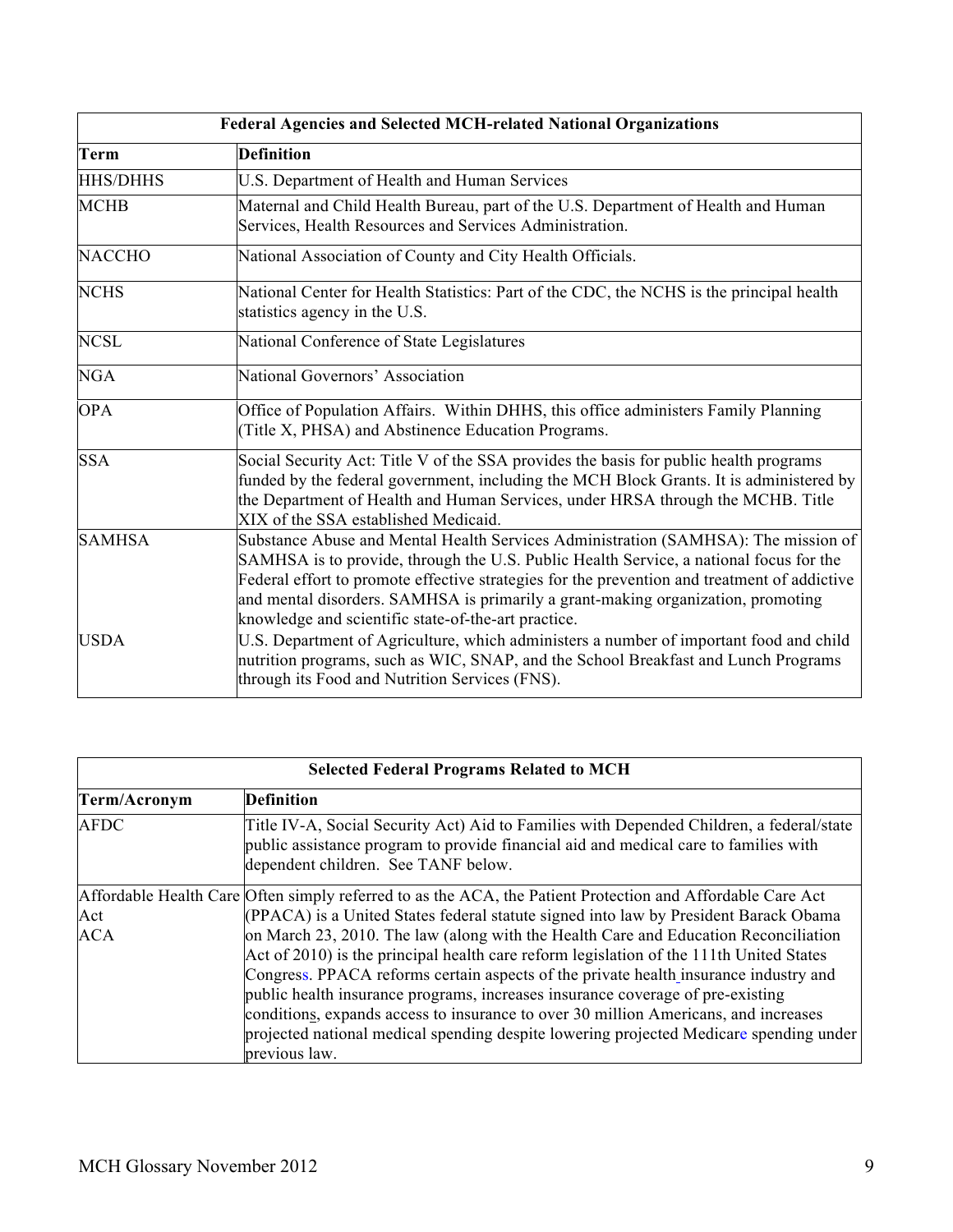| <b>Selected Federal Programs Related to MCH</b>                         |                                                                                                                                                                                                                                                                                                                                                                                                                                                                                                                                                                                |  |
|-------------------------------------------------------------------------|--------------------------------------------------------------------------------------------------------------------------------------------------------------------------------------------------------------------------------------------------------------------------------------------------------------------------------------------------------------------------------------------------------------------------------------------------------------------------------------------------------------------------------------------------------------------------------|--|
| Term/Acronym                                                            | <b>Definition</b>                                                                                                                                                                                                                                                                                                                                                                                                                                                                                                                                                              |  |
| Child Care and<br>Development Fund<br><b>CCDF</b>                       | A block grant program to the states to assist with child care for low income families and<br>to improve the quality of child care.                                                                                                                                                                                                                                                                                                                                                                                                                                             |  |
| CHIP, CHIP-RA                                                           | Children's Health Insurance Program (CHIP): A Federal-State matching health care<br>block grant program for uninsured low-income children. Children who are eligible for<br>Medicaid are not eligible for CHIP, although States can administer CHIP through their<br>Medicaid programs. Initially known as the State Children's Health Insurance Program<br>(SCHIP), and following the most recent reauthorizations, is sometimes referred to as<br>CHIP-RA. The program is authorized under Title XXI of the Social Security Act.                                             |  |
| <b>CSHCN</b>                                                            | Children with Special Health Care Needs (CSHCN): National program funded in part,<br>through the Federal Title V Maternal and Child Health Block Grant to provide services to<br>children and youth with special health care needs. The scope and eligibility of State<br>CSHCN Programs and services varies from state to state.                                                                                                                                                                                                                                              |  |
| <b>DGIS</b>                                                             | The Discretionary Grant Information Systems (DGIS) is administered by MCHB on an<br>online portal, where performance measure and service data are available to the public.                                                                                                                                                                                                                                                                                                                                                                                                     |  |
| <b>EITC</b>                                                             | income individuals to offset<br>Refundable income tax credit for low and moderate<br>withholding taxes.                                                                                                                                                                                                                                                                                                                                                                                                                                                                        |  |
| <b>EPSDT</b>                                                            | Early and Periodic Screening, Diagnostic, and Treatment (EPSDT): A program mandated<br>by law as part of the Medicaid program which requires that States provide periodic<br>screenings to identify physical (including vision, hearing and dental) and mental<br>conditions, to Medicaid-eligible children under age 21. State Title V and Medicaid<br>agencies are required to participate in coordination of EPSDT services.                                                                                                                                                |  |
| Family Planning/<br>Title X                                             | The Title X (Public Health Service Act) program provides primary reproductive care —<br>including contraception, treatment of STIs, preventive services, such as screening for<br>breast and cervical cancer, pregnancy tests and counseling — to low-income people who<br>may otherwise have no access to these services. In addition, Title X provides for training<br>clinic personnel, information dissemination and community education and outreach<br>activities, and data collection and research to improve service delivery.                                         |  |
| <b>Head Start</b><br>Early Head Start                                   | Head start provides a range of services-educational, social, health and nutritional-to low-<br>income children before they enter school. The goal of Head Start is to bridge the gap in<br>early childhood development that is thought to exist between economically<br>disadvantaged children and their more advantaged peers, so that they begin their formal<br>education on a more equal basis. The original program was for 4-5 year-olds; more<br>recently Early Head Start extends the program to the 1-3 year-olds. These programs are<br>administered by ACF in DHHS. |  |
| Individuals with<br><b>Disabilities Education</b><br>Act<br><b>IDEA</b> | The legislation dating back to the 1970s designed to provide educational services to<br>children with disabilities. The fundamental principle is that children will receive free<br>appropriate public education in the least restrictive setting. Norms are set nationally,<br>modified at the state level, but funded locally.                                                                                                                                                                                                                                               |  |
| Medicaid                                                                | The Federal/State program that pays for medical assistance (insurance) for certain<br>individuals and families with low incomes. Assists States in providing medical long-term<br>care to people who meet defined eligibility requirements.                                                                                                                                                                                                                                                                                                                                    |  |
| Medicare                                                                | Title XVIII of the Social Security Act provides for health insurance for all individuals<br>age 65 years and over.                                                                                                                                                                                                                                                                                                                                                                                                                                                             |  |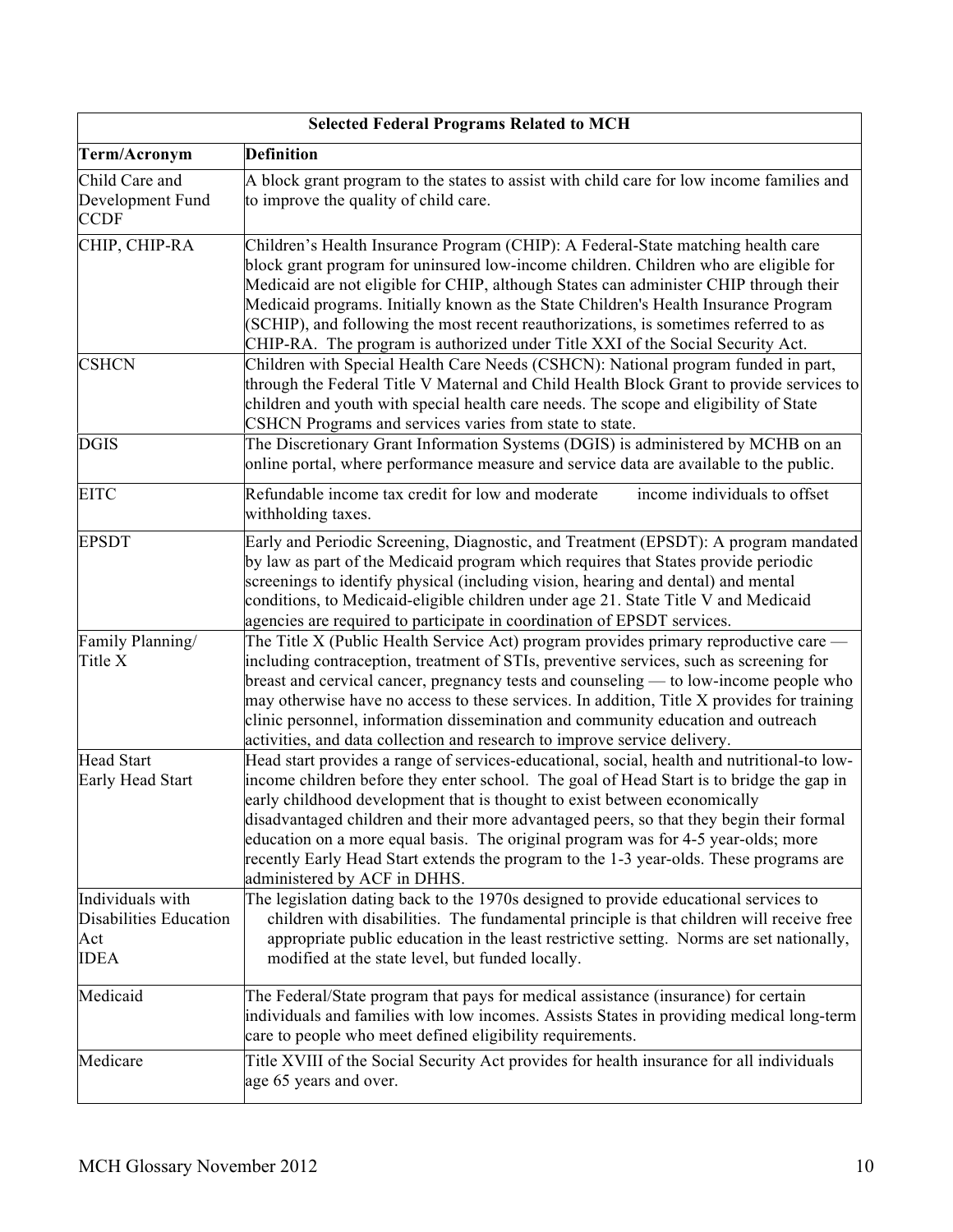| <b>Selected Federal Programs Related to MCH</b> |                                                                                                                                                                                                                                                                                                                                                                                                                                                                                                                                                                               |  |
|-------------------------------------------------|-------------------------------------------------------------------------------------------------------------------------------------------------------------------------------------------------------------------------------------------------------------------------------------------------------------------------------------------------------------------------------------------------------------------------------------------------------------------------------------------------------------------------------------------------------------------------------|--|
| Term/Acronym                                    | <b>Definition</b>                                                                                                                                                                                                                                                                                                                                                                                                                                                                                                                                                             |  |
| <b>NSLP</b>                                     | The National School Lunch Program (NSLP) is a federally assisted meal program<br>operating in public and nonprofit private schools and residential child care institutions. It<br>provides nutritionally balanced, low-cost or free lunches in areas where children live at<br>200% of the federal poverty level and below                                                                                                                                                                                                                                                    |  |
| <b>SBP</b>                                      | The School Breakfast Program (SBP) provides cash assistance to States to operate<br>nonprofit breakfast programs in schools and residential childcare institutions.                                                                                                                                                                                                                                                                                                                                                                                                           |  |
| <b>SCHIP</b>                                    | State Children's Health Insurance Program. See CHIP.                                                                                                                                                                                                                                                                                                                                                                                                                                                                                                                          |  |
| Section 8                                       | Federal program that provides low income families vouchers for renting housing. The<br>family pays up to 30% of income for the rent and the program pays the remainder                                                                                                                                                                                                                                                                                                                                                                                                        |  |
| <b>SNAP</b>                                     | Special Nutrition Assistance Program. The food stamp program provides a monthly<br>supplement, in the form of chits to enhance the food purchasing power of low-income<br>individuals and families. Food stamp benefits received are usable to purchase food for<br>home consumption and, in certain cases, prepared meals or food-related items such as<br>seeds and plants for growing food at home. The program's eligibility and benefit rules<br>are federally established and, with few exceptions, are nationally uniform. The program<br>is administered by the USDA. |  |
| <b>SPRANS</b>                                   | Special Projects of Regional and National Significance (SPRANS): Part of the Title V<br>MCH Block Grants Program. Activities under SPRANS include MCH research; training<br>grants; genetic disease testing, counseling, and information dissemination; hemophilia<br>diagnostic and treatment centers; and other special MCH improvement projects that<br>support a broad range of innovative strategies.                                                                                                                                                                    |  |
| <b>SSI</b>                                      | Supplemental Security Income (SSI): A Federal entitlement program that provides<br>monetary assistance to specific beneficiaries. The SSI program was established under<br>Title XVI of the Social Security Act. In most States, SSI beneficiaries are also eligible<br>for Medicaid.                                                                                                                                                                                                                                                                                         |  |
| Title V IS (TVIS)                               | Title V Information System: electronic system that captures data from all annual Title V<br>Block Grant applications and reports submitted by states, territories, and jurisdictions and<br>provides information on key measures and indicators of maternal and child health in the<br>United States.                                                                                                                                                                                                                                                                         |  |
| Title V                                         | Enacted by Congress in 1935 as part of the Social Security Act, the only legislation to<br>promote and improve the health of all mothers and children. Title V authorized the<br>creation of the MCH and CSHCN programs, providing the infrastructure to achieve this<br>mission.                                                                                                                                                                                                                                                                                             |  |
| Title XIX                                       | See Medicaid. Enacted by Congress in 1965 as part of the Social Security Act, the<br>legislation that authorizes the Medicaid program that pays for medical assistance for<br>certain individuals and families with low incomes who meet defined eligibility<br>requirements.                                                                                                                                                                                                                                                                                                 |  |
| <b>TANF</b>                                     | Temporary Assistance for Needy Families (TANF): A Federal block grant program that<br>provided matching funds and services to States for low-income families with children.                                                                                                                                                                                                                                                                                                                                                                                                   |  |
| <b>WIC</b>                                      | Women, Infants, and Children Program (WIC): Administered by the U.S. Department of<br>Agriculture, WIC provides Federal grants to States for supplemental foods, health care<br>referrals, and nutrition education for low-income pregnant, breastfeeding, and non-<br>breastfeeding postpartum women, and to infants and children up to age five who are<br>found to be at nutritional risk.                                                                                                                                                                                 |  |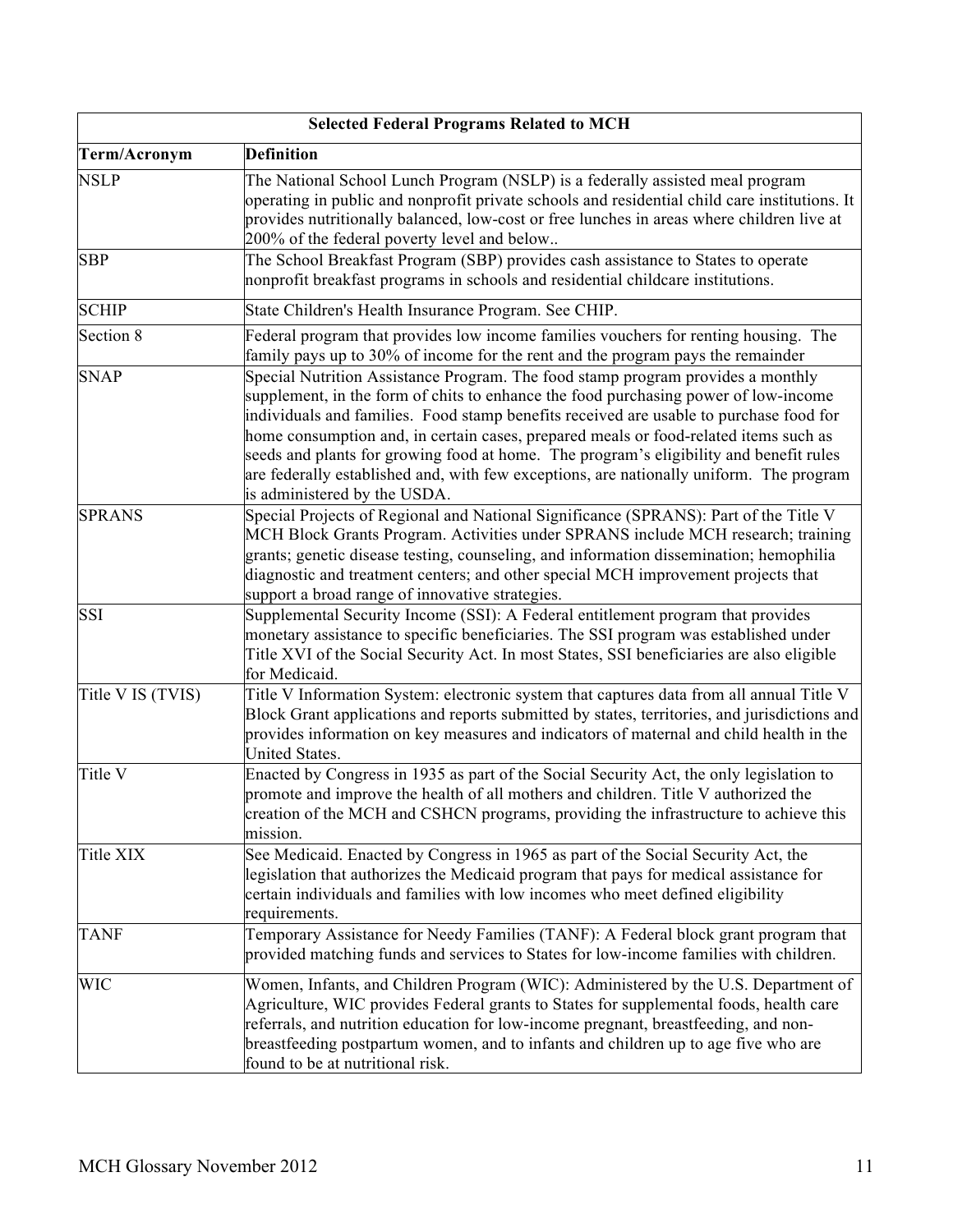| Selected Legislative Terms Important to Understanding Federal MCH Programs |                                                                                                                                                                                                                                                                                                                                                                                                                                                                                                                                                                                                                                       |  |
|----------------------------------------------------------------------------|---------------------------------------------------------------------------------------------------------------------------------------------------------------------------------------------------------------------------------------------------------------------------------------------------------------------------------------------------------------------------------------------------------------------------------------------------------------------------------------------------------------------------------------------------------------------------------------------------------------------------------------|--|
| Term/Acronym                                                               | Definition                                                                                                                                                                                                                                                                                                                                                                                                                                                                                                                                                                                                                            |  |
| Authorization                                                              | An act of a legislative body that establishes government programs, defines the scope of<br>programs, and sets a ceiling for how much can be spet on them. The authorization may<br>be for a specific amount of money or an indefinite amount. Authorizations of specific<br>amount are construed as a ceiling on the amounts that subsequently may be appropriated<br>in an appropriation bill, but not as minimums. Authorizations do not actually provide<br>funding.                                                                                                                                                               |  |
| <b>Block Grant Program</b>                                                 | Also known as a "formula grant," a transfer of a capped amount of Federal funds to States<br>and/or local governments for broad purposes such as health. Funds (usually from various<br>separate sources) Dare consolidated for allocation for multiple purposes. Recipient<br>agency can determine specific expenditures within the broad framework. Administrative,<br>fiscal, reporting planning, and other federal requirements are kept to a minimum. A block<br>grant usually gives States larger discretion on how the funds are to be used.                                                                                   |  |
| Categorical Program                                                        | Designed to address a single, circumscribed issue, problem, population, or intervention<br>strategy. For example, family planning, genetics services, home visiting, community<br>health centers, would be considered categorical programs. Program direction and<br>strictures regarding use of funds are usually well-defined and limited and planning,<br>accounting, reporting, and personnel requirements often accompany allocation of monies.<br>Expenditures are determined by a specified national total of funds available for this single<br>purpose. Some categorical programs require state matching of federal dollars. |  |
| Competitive Grant<br>Program                                               | Distributions of funds is based on merit demonstrated by an applicant agency and<br>determined by a review process. Competition may be based on such criteria as need,<br>competence, probability of success, previous experience, and geographic dispersion.                                                                                                                                                                                                                                                                                                                                                                         |  |
| Discretionary Grant<br>Program                                             | Distribution of funds occurs based on decisions made by the administering agency<br>regarding the specific purpose and structure. Some general direction may be provided in<br>statute or in Appropriations Committee Report language. Discretionary programs are<br>usually not universally available, and are often used to support research, demonstrations,<br>etc. The 15% SPRANS set-aside portion of the Title V MCH Services Block Grant<br>Program is an example of a discretionary grant program.                                                                                                                           |  |
| Earmark                                                                    | Statutory language that directs federal administering agency and/or grant recipients to<br>undertake specific activities with a specified amount of the total program allocation.<br>Earmarrks can be used by Congress to increase accountability within block grant or other<br>requirements for expenditure of 30% of the funds on preventive and primary care for<br>children exemplifies an earmark.                                                                                                                                                                                                                              |  |
| <b>Entitlement Program</b>                                                 | Identified services are universally provided to persons meeting specified criteria, such as<br>age (e.g., public education for children aged 6-18; health insurance for persons over 65<br>years of age), income, health/physical status (e.g., physical access to facilities for the<br>disabled under the ADA0, or some combination (e.g., Medicaid EPSDT; SSI).<br>Entitlement denotes a "civil right" which is protected through judicial review as<br>necessary, and in which consideration of appropriations or available funding is<br>disregarded.                                                                            |  |
| Formula Grant                                                              | Funds for a designated program or activity are distributed to all geopolitical areas<br>according to criteria based largely on demographic considerations (e.g., # of children in a<br>state, median income, etc). An intent of formula funding is to promote a certain level of<br>parity among jurisdictions. Formula grants are distributed to all eligible jurisdictions as a<br>matter of "right." Federal influence under formula grants lies in the administrative<br>requirements that accompany the grant, rather than in the substance of the grant.                                                                        |  |
| Grants-in-Aid                                                              | Payments by the federal government to state and local governments to help provide for                                                                                                                                                                                                                                                                                                                                                                                                                                                                                                                                                 |  |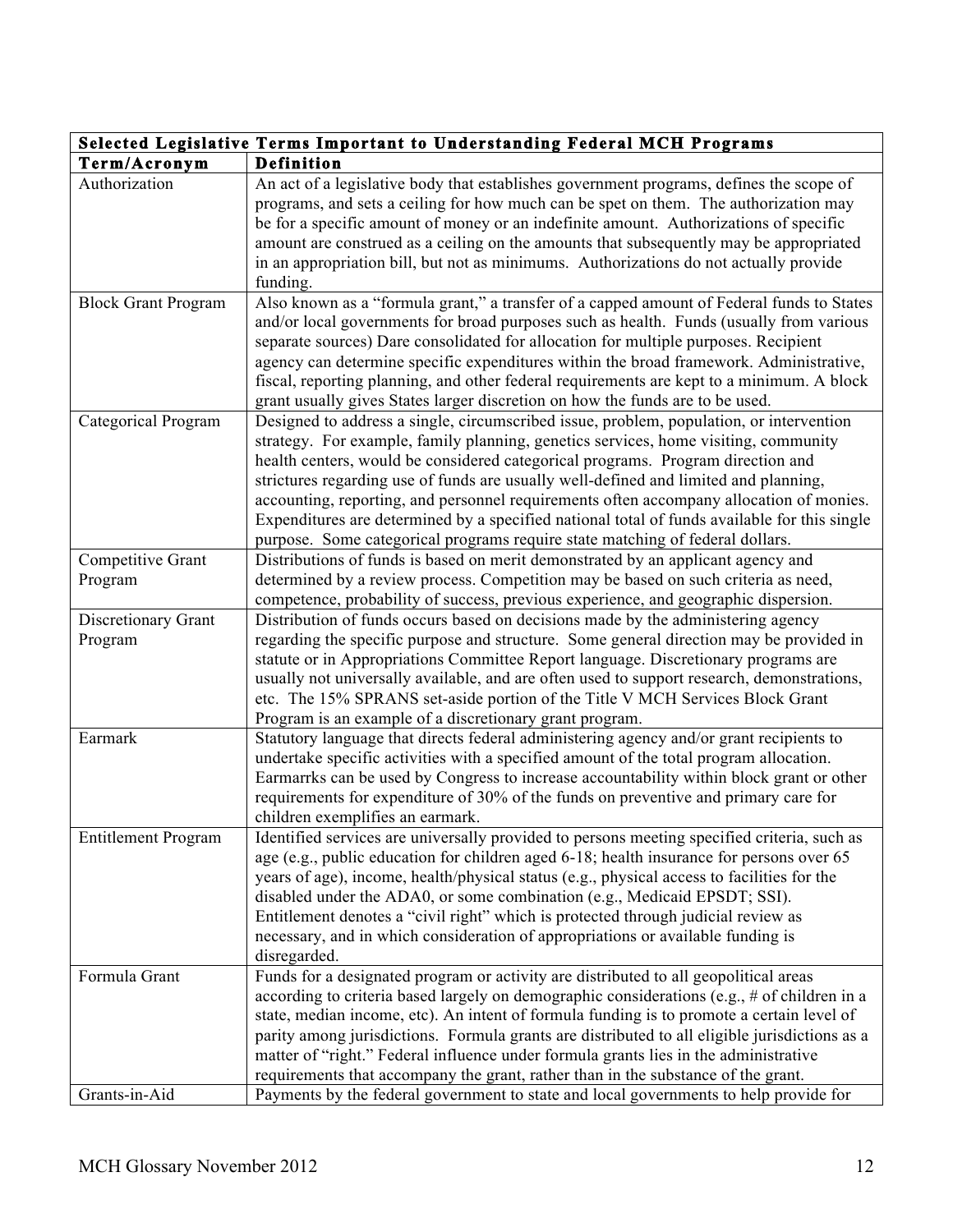|                 | assistance programs or public services, as necessary. An example would be general          |
|-----------------|--------------------------------------------------------------------------------------------|
|                 | public assistance.                                                                         |
| Guidance        | Additional direction and supportive materials developed by a public agency for a           |
|                 | statutorily-based program/activity, or a public policy not embodied in statute. Guidance   |
|                 | documents may be used to further expand concepts embodied in a statute or regulation.      |
|                 | Guidance need not adhere in parallel fashion to the statute or rule. It does not carry the |
|                 | weight of law or regulation in judicial review.                                            |
| Regulation/Rule | Specific direction for implementation of a law – regulations are developed by an           |
|                 | administering agency (or agencies) identified in the statute. Rules interpret and address  |
|                 | the components of the statute, and provide detailed direction, however, they may not       |
|                 | exceed the scope of the law. Regulations incorporate processes for enforcement of          |
|                 | compliance.                                                                                |
| Statute         | Law, enacted by a legislative body. Statutes usually rove only a broad outline of          |
|                 | principles and program design, as well as authorization for allocation of funds.           |

|                                       | Selected Terms Related to Quality Improvement                                                                                                                                                                                                                                                                                                                                                                                                                                                                                                                              |
|---------------------------------------|----------------------------------------------------------------------------------------------------------------------------------------------------------------------------------------------------------------------------------------------------------------------------------------------------------------------------------------------------------------------------------------------------------------------------------------------------------------------------------------------------------------------------------------------------------------------------|
| Term/Acronym                          | Definition                                                                                                                                                                                                                                                                                                                                                                                                                                                                                                                                                                 |
| Accreditation                         | Accreditation is a system of external expert examination of correspondence to a set of<br>standards; it is based on the principle of voluntary participation of the examined. Daily<br>compliance to practice and conduct standards by the entire staff ensures that they do<br>everything according to expectations. To obtain an indication "good practice" (which is<br>an indicator of the level of success) during accreditation, a facility under examination is<br>motivated to demonstrate its actions toward both patients and staff advocacy.                    |
| Benchmarking                          | A process of measuring another organization's product or service according to specified<br>standards in order to compare it with and improve one's own product or service.<br>Benchmarks may be established within the same organization (internal benchmarking),<br>outside of the organization with another organization that produces the same product or<br>service (external benchmarking), or with reference to a similar function or process in<br>another industry (functional benchmarking).                                                                      |
| Continuous Quality<br>Improvement CQI | A management approach to the continuous study and improvement of the processes of<br>providing health care services to meet the needs of patients and other persons. CQI<br>focuses on making an entire system's outcomes better by constantly adjusting and<br>improving the system itself instead of searching out and getting rid of persons or<br>processes whose practices or results are outside of established norms. CQI is often<br>considered to be synonymous with "total quality management."                                                                  |
| <b>HEDIS</b>                          | A standardized set of measures for evaluating the performance of managed care<br>organizations. HEDIS (Health Plan Employer Data and Information Set) was developed<br>by the National Committee for Quality Assurance (NCQA) to provide a common set of<br>measures for purchasers, consumers, and health plans to use for making comparisons<br>among managed care plans. HEDIS contains measures in six domains: effectiveness of<br>care, access to care, satisfaction with care, utilization and costs, informed choices, and<br>health plan descriptive information. |
| Performance<br>Measurement            | Measurement of adherence to recognized standards of quality. Performance measurement<br>may take place at the national, system, institution, or individual provider level, and it<br>includes measures of process and outcome.                                                                                                                                                                                                                                                                                                                                             |